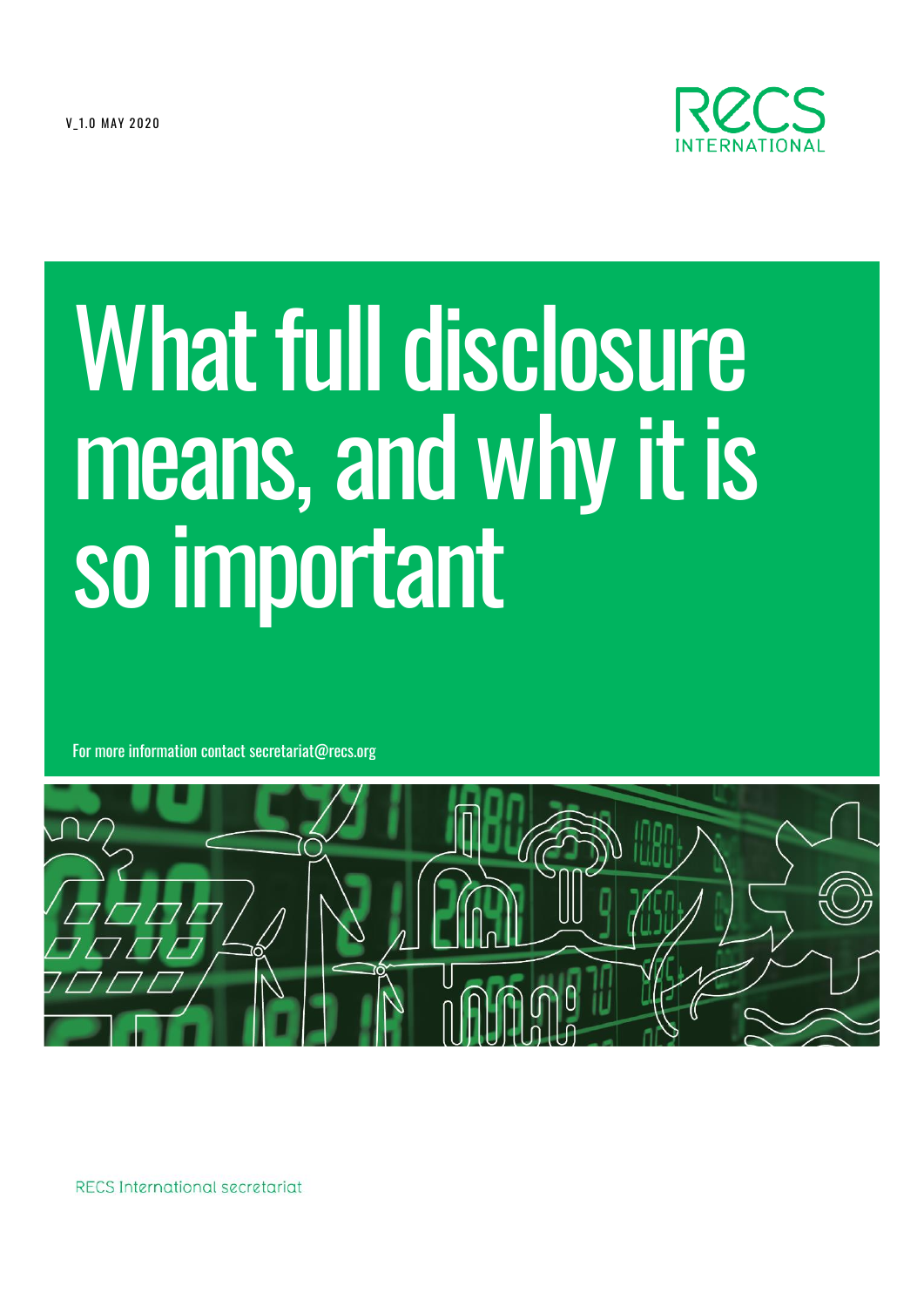

### **Introduction**

An increasing number of European countries are implementing full disclosure regulations, but the term 'full disclosure' can mean different things to different stakeholders. The term can apply to different parts of the market and rules on its implementation can vary between countries. This information document will set out the basic principle of full disclosure, the different possible types of full disclosure, and RECS International's view on full disclosure best practice. Clarifying important definitions such as full disclosure should contribute to the development and maintenance of a well-functioning GO market that supports end-users who want to specify where their electricity comes from.

# What is full disclosure?

GO market players know that energy attributes can only reliably be claimed if they are purchased through a robust Energy Attribute Certificate (EAC) system. The EU's GO system is mainly used to prove the use of renewable electricity since end-users that made the effort to choose the origin of their electricity would generally do so to get renewables. However, the use of the GO system is not limited to renewables and can document the use of any type of electricity including non-renewables. Given that consumers are unlikely to want to show that their electricity was generated by polluting energy sources, just having the possibility to use GOs for all energy sources does not count as establishing a full disclosure system. Only when it is mandatory for market participants to prove the origin of all their electricity consumption through the cancellation of GOs is a full disclosure system instituted. This is currently (April 2020) only the case in Austria, Switzerland and the Netherlands.

# Types of full disclosure

Full disclosure can be applied to either the production side or the consumption side of electricity markets.

#### Full production disclosure (FPD)

Full production disclosure means that every producer must receive a certificate for every MWh of power they put on the grid, regardless of the generation technology used. Such FPD systems are currently operating in Austria and

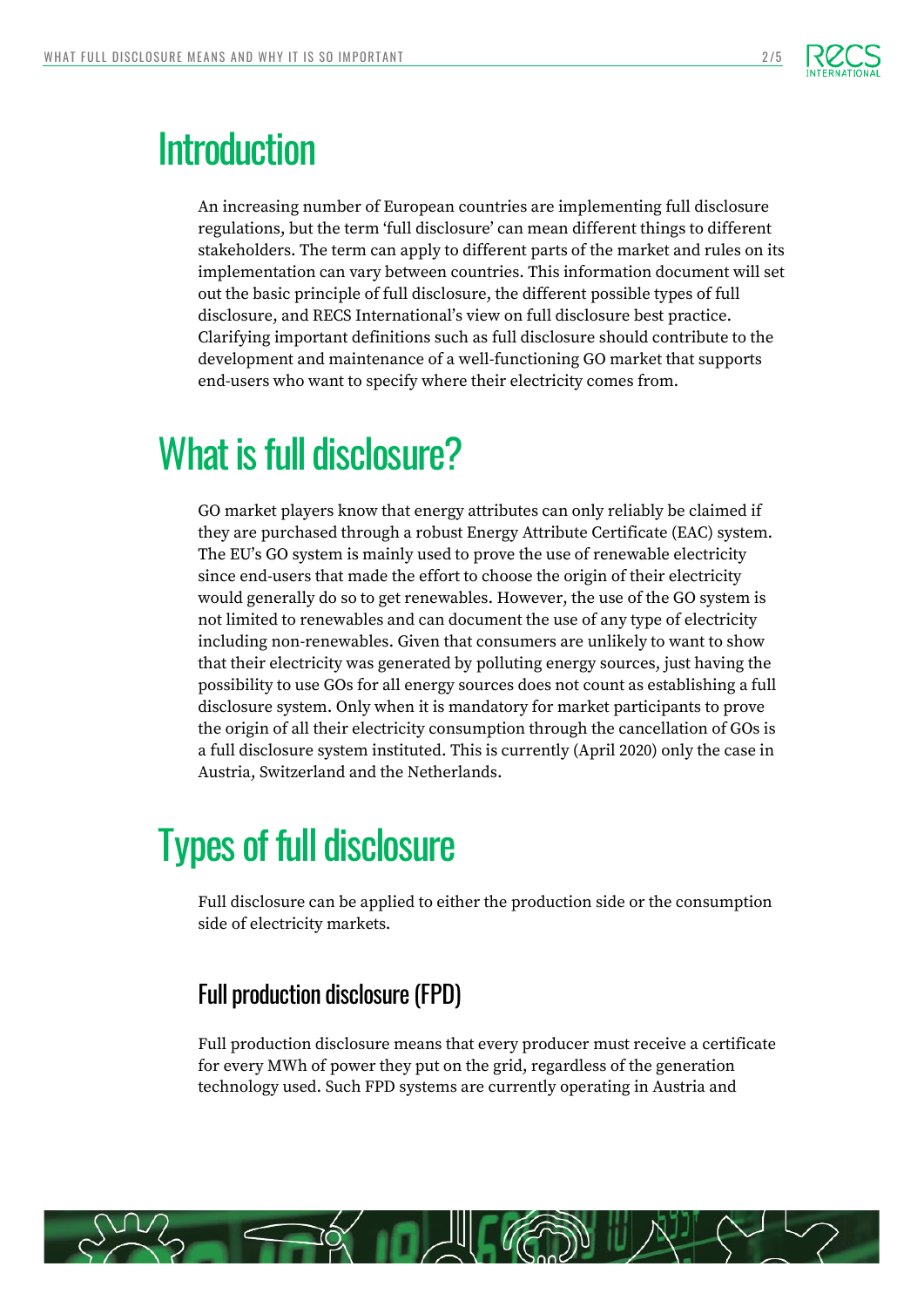

Switzerland. Just the allowance of this practice by national IBs cannot be called a full production disclosure. As an example, 95% of all generation in Sweden is registered but because this is done so voluntarily, one cannot speak of a FPD system in Sweden. Having a FPD does not force end-users to prove the origin of their electricity consumption, but it simply means that every MWh is certified without specifying what must happen with that certificate. In theory, the certificate could be issued and expire 12 months later resulting in its underlying attributes flowing back in the residual mix**<sup>1</sup>** .

#### Full consumption disclosure (FCD)

Full consumption disclosure means that a certificate must be cancelled for every MWh consumed and, therefore, no claims can be based on the residual mix. With all end users having to prove the origin of the power they use there is complete transparency on electricity consumption and a level playing field for those using renewable or non-renewable electricity since every MWh (renewable or not) must be claimed through the exact same system. Within an FCD-system, different market participants can be responsible for cancelling energy attribute certificates. For example, consumers can mandate suppliers to cancel certificates on their behalf. See the paragraphs 'full supplier disclosure' and 'RECS International's view on full disclosure' for a definition of a "supplier" and for more information regarding this responsibility of cancelling energy attribute certificates.

#### Full supplier disclosure (FSD)

RECS International believes that full supplier disclosure (FSD) should be seen as a sub-form of full consumption disclosure (FCD). Under FSD, suppliers would be required to cancel GOs for any proportion of any of their end-users' power use, as requested by those end-users. FSD-systems would require a clear definition of electricity suppliers. RECS International provides such a definition as being an entity who supplies either power and/or GOs. This is different from the FSP as used in Austria where only suppliers of power can cancel GOs in the national registry and suppliers of GOs are limited to trading them.

RECS International promotes the term supplier mandate (a supplier being an entity who supplies either power and/or GOs) rather than supplier disclosure to ensure that all power consumption, including power being purchased directly



**<sup>1</sup>** Residual mix: *Set of attributes for use in electricity disclosure, which has been determined based on the attributes of all electricity generation in one or several disclosure domains and corrected by all attributes which have already been claimed by cancelling Guarantees of Origin certificates.*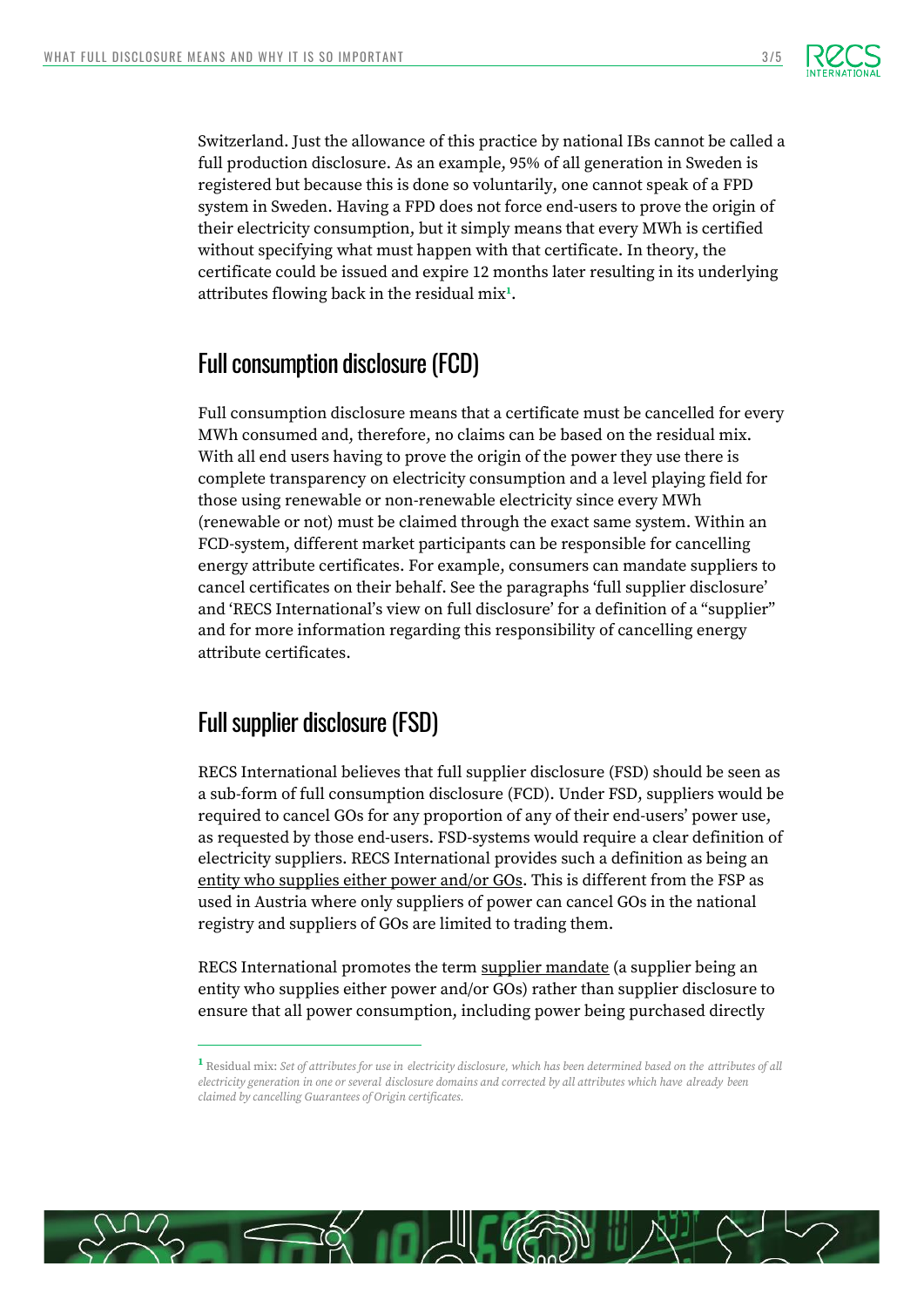

from a producer, would fall under full disclosure regulations. The following decision tree sets out who is responsible for cancelling GOs in an FSD-system:

1) Do you have a supplier of electrical power?

| Yes | $\rightarrow$ Q2 |
|-----|------------------|
| No  | $\rightarrow$ Q3 |

2) Do you wish to let them purchase and cancel GOs on behalf of yourself?

| Yes | $\rightarrow$ supplier electrical power |
|-----|-----------------------------------------|
| No. | $\rightarrow$ 03                        |

3) Do you wish to have a third party (supplier of GOs) purchase and cancel GOs on behalf of yourself?

| Yes | $\rightarrow$ Trader / Supplier of GOs |
|-----|----------------------------------------|
| No  | $\rightarrow$ End-user, yourself       |

## RECS International's view on full disclosure

RECS International strongly supports the use of full disclosure regulations because it requires all power consumers to prove the origin of all of the power they consume – ensuring a level playing field between renewable and nonrenewable electricity sources. Currently, end-users willing to consume renewable electricity must go through an official procedure while consumers of non-renewables face no such requirements when consuming the residual mix. We believe if all end-users have to actively purchase energy attributes and prove the origin of their electricity consumption, end-users will be more aware of where their electricity comes from – encouraging them to buy renewables.

RECS International advocates for the implementation of a full consumption disclosure system (FCD-system), supported by the possibility for a supplier mandate for those end-users who want to mandate their supplier (an entity that supplies either power and/or GOs) to cancel certificates on their behalf. A full production disclosure system (FPD-system) can be seen as a prerequisite for a full consumption disclosure system (FCD-system), in order to have the national GO's ready for the relevant FCD-provisions in the respective country.

Full consumption disclosure (FCD) is preferred over full supplier disclosure (FSD) as a means of ensuring that all electricity consumption is disclosed. However, it would be highly inefficient to have every end-user purchase and cancel their own certificates hence we believe the mandate should be at the supplier level (an entity that supplies either power and/or GOs). This type of full